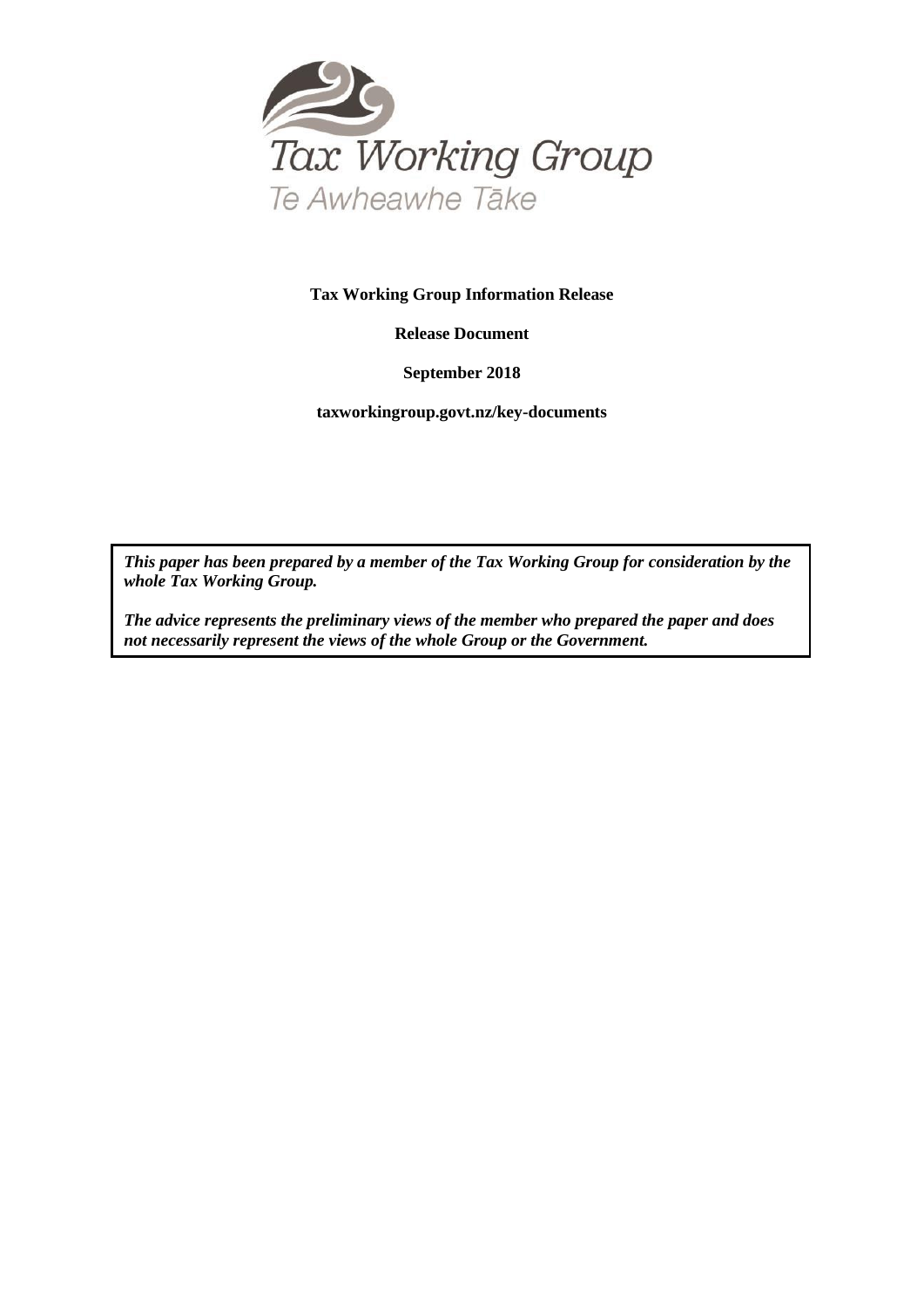# **Tax Working Group – background paper – The Concept of Income**

### **Introduction**

I was asked by the Group to provide a paper on the concept of income. This is in response to that request but it is more in the nature of a note or letter. It is not an academic piece and does not source external material. It is based on my observations over the years and just reflects my thinking.

The Canadian Carter Commission of the 1960s advocated a capital gains tax for Canada on the basis that "a buck is a buck". The idea here is that income is income irrespective of the form it crystallises as in the hands of the income earner. Capital gains are income and should be taxed as such under an income tax. This has been frequently cited in support of taxing capital gains and has obvious merits. The point of this note is that it is not such a clear cut concept. Income can mean different things when viewed from different perspectives. What is a "buck" to me may not always be seen by another person as a real "buck" especially in a different context. While this does not negate the Carter Commission point, it caveats it. To say that capital gains is income in an economic sense is generally true but that is not by itself a conclusive argument for taxing such gains as income.

The view of this note is that there is no simple or clear answer as to what is income. There are various forms or definitions of income none of which is unambiguously right or wrong. It depends on context and the purpose the term is being used for.

Forms or definitions of income include:

- The Haig-Simons economic definition of income
- Other economic interpretations of income
- Accounting income
- Capital income versus labour income
- Household versus personal income
- Social income (the income of society as a whole versus the income of only an individual or household)
- Real versus nominal income
- Income in one currency or another based on spot or forward exchange rates or purchasing power parity
- The average person's intuitive view of what is income
- Annual versus lifetime income

Each can be relevant depending on the context. Nor is any concept usually applied in practice in a pure way. This is not only for practical reasons but also because it often makes no sense to do so – theory and good policy are not necessarily the same.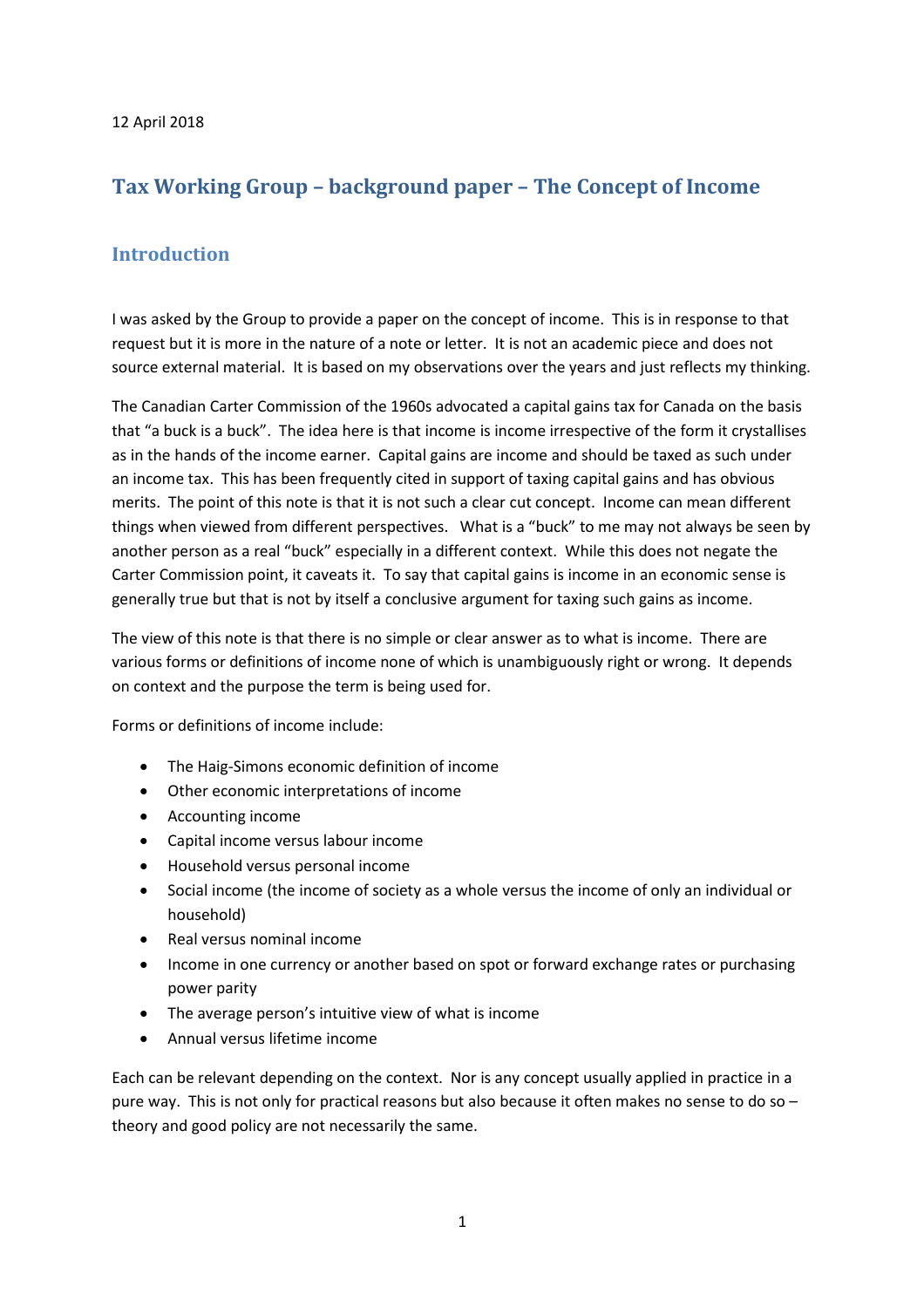Policy analysis needs to consider taxing or not taxing items that could be included in a tax base and apply judgement and wisdom as to the costs and benefits of taxing that item or not – it is not simply a matter of determining whether an item is income under one definition and taxing accordingly.

 It is for this sort of reason that it is often argued that only the risk free rate of return on capital income should be taxed even though that does not accord with concepts of income outlined in this note. That is because (provided losses are useable) taxing gains in excess of the risk free rate merely means the investor has less risk and the government has more. It is argued that there is no fairness or efficiency benefit in taxing such income and the government revenue is in a sense fictitious being merely reflective of the increased risk the government is assuming. Equally an analysis of the effects of taxing items of income is argued to mean that the government should have very high rates of tax on location specific economic rents. On an ongoing basis taxing such rents does not alter behaviour and can be said to have no fairness or efficiency costs although there would be a cost to those already benefiting from rents and in the real world potential behavioural changes given incentives to reallocate income offshore.

This note does not analyse when it is and when it is not appropriate to tax returns in excess of the risk free rate of return or tax economic rents. That should be the subject of a separate paper that needs to take into account the practical ability of the tax system to do so and the efficiency and fairness issues that need to be considered.

### **Haig Simons Income**

 The Haig-Simons definition of income is the standard economic definition in public economics. It is defined as the increase in wealth (savings) plus consumer spending over a period of time such as a year.

All gifts, bequests gambling winnings are income under this definition because they increase wealth or are spent on consumption. Some countries do tax such gains (USA in general) but many do not even under capital gains tax rules (Australia). If these items are taxed as income the question arises as to whether the party providing the gift or bequest or that suffers gambling losses should get a deduction for this loss in wealth. Prima facie there is a loss in wealth and so under Haig-Simons a deduction for that. However, the issue comes down to whether gifting, bequeathing or losing money on gambling is taken as being consumption. There is no obvious right answer but as far as I am aware no country gives a general deduction. It is noted that under GST in effect the consumption arising is taken to be the amount of gambling losses (this is what GST is charged on). Many people would be likely to find this reasoning lacking in intuitive sense.

Under a Haig-Simons income tax interest is always deductible. That is because it is an outgoing (reduction in wealth) but not directly consumption (although it can bring forward consumption). The income tax does not allow a deduction for interest on homes or consumer durables but in theory only because it does not tax the imputed rental income of such durables. If we did tax imputed rental income we should, at least in theory, allow deductions for interest on home mortgages. In theory (in this note taken as being applying a Haig-Simons concept of income) we should allow deductions for straight consumer lending (the overseas holiday) but we do not. Theory is not followed in all cases.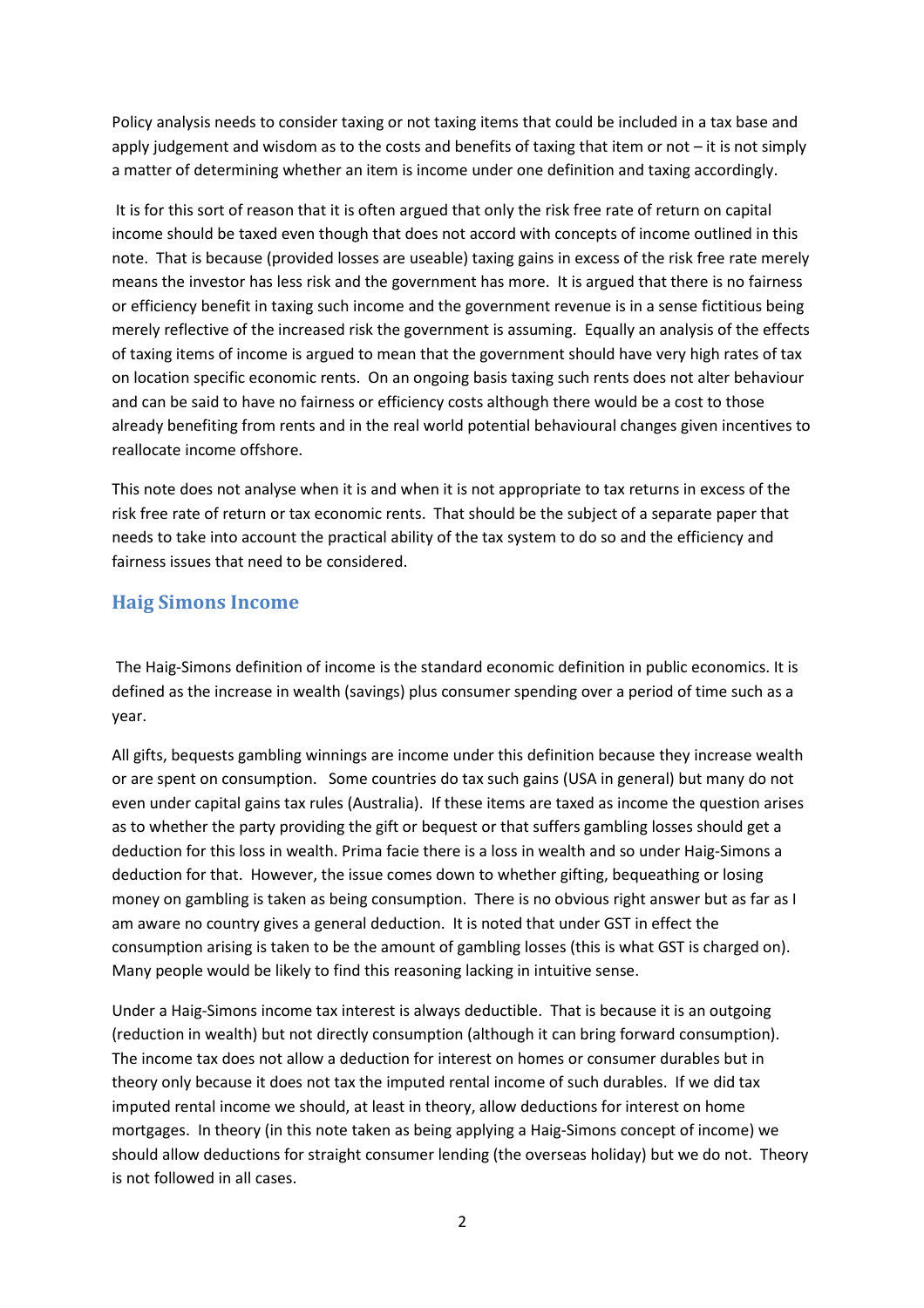Obviously loans are not income since the increased wealth or spending is matched by an offsetting liability.

In a theoretically pure Haig-Simons income tax all numbers are calculated on a full accrual basis. This requires annual valuation of all individual assets and liabilities.

A theoretically pure Haig-Simons income tax also fully integrates the tax of an individual and all entities. For companies if shares were valued at market rates and all consumption was also taxed, there would be no need for a separate company tax. All corporate income would be taxed at the shareholder level. Alternatively, we could fully integrate the tax position of an entity and its owners so that all entity income is attributed to owners. Practical issues arise with uncertain, contingent or variable interests. For example the income of trusts should be allocated to beneficiaries but for discretionary trusts this is never certain and it is common for a trust deed to have a person with power to appoint further beneficiaries.

For owner occupied homes, Haig-Simons income includes imputed rental income. This is the rent (consumption) that a person would have to pay if instead of owning the home they rented it. This is a measure of consumption in terms of accommodation and since Haig-Simons income includes all consumption it should be included in such income. This also applies to consumer durables a person owns – fridges, cars etc. Most economists consider this makes sense but it is unlikely that many noneconomists do.

As previously noted, interest on loans to buy these items plus repair and maintenance costs and depreciation should be deductible as reductions in wealth. In practice we deny such deductions. The policy rationale for doing so is that this claws back to some extent the lack of tax on imputed income.

 In addition to imputed rental income other forms of imputed income should be included in a Haig-Simons measure of income on the basis of the same rationale. This includes imputed income from, say, mowing my own lawns, looking after the children etc. There is international pressure to bring into national income statistics currently unmeasured income such as home building and family care. This is understandable and has considerable public support. There would probably not be the same support for taxing such income.

### **Other Economic and Accounting Concepts of Income**

While the Haig-Simons definition of income seems to be the most widely cited, at least in modern public economics, other economic concepts of income also exist.

One of these considers income to be returns on factors of production. This seemed to be the focus of classical economics – Adam Smith, Ricardo through to Marx. The main difference is that windfalls, gifts and bequests, not being returns to factors of production, are not income.

Income can also be economically measured as a person's utility or welfare. This seems theoretically appealing but is not practical for tax purposes given that different people receive different utility (or even disutility) from the same income or wealth. Taxing based on the measurement of individual utility seems very problematic.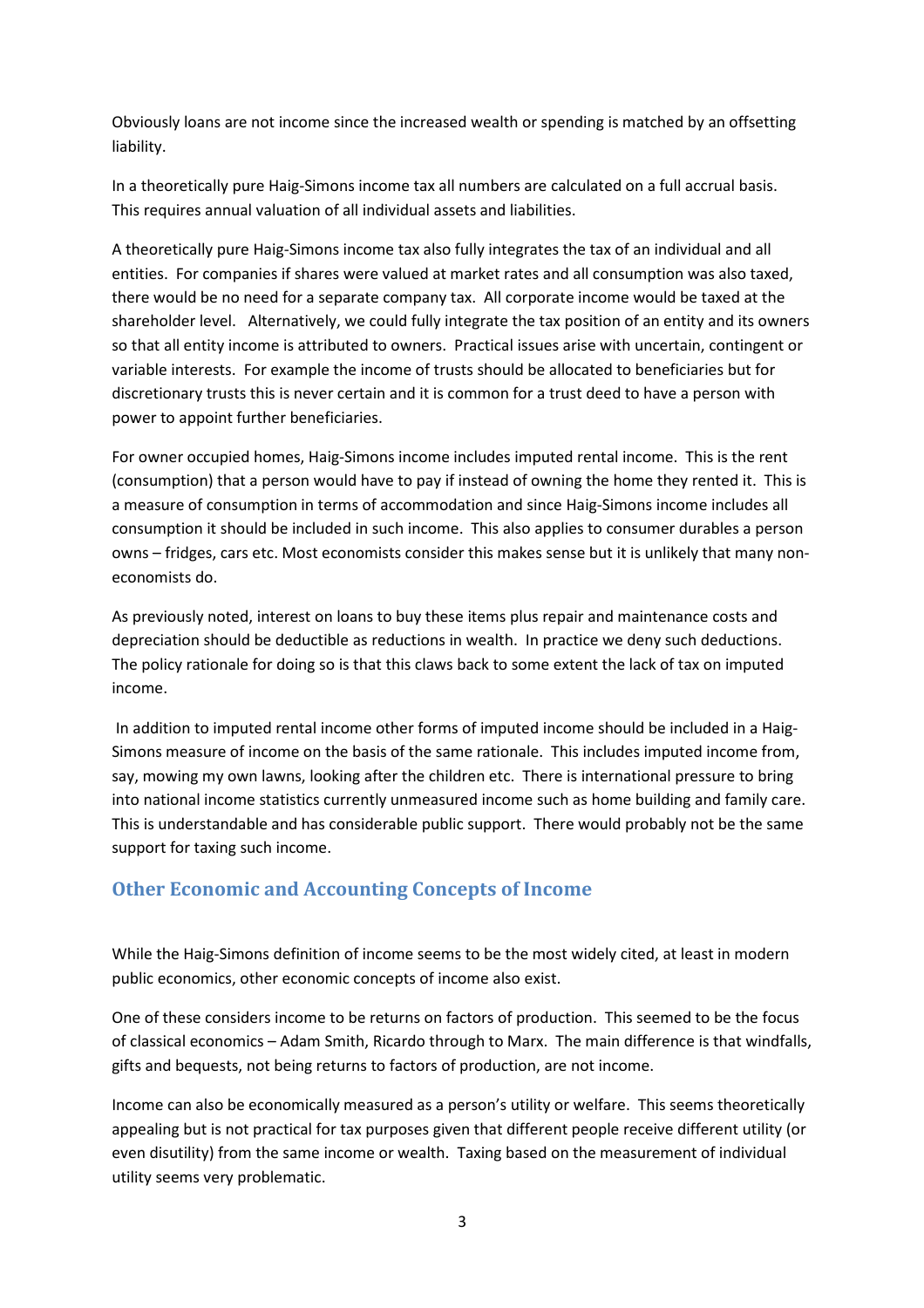There is also the concept of fixed versus circulating capital. Fixed capital is the capital permanently required by the income generating firm (the tree). Circulating capital is capital that is used and produced by the income generating firm (the fruit). This concept of income was widely adopted in equity law to distinguish between the life interests and remainder interests. It is still referred to by Courts in tax cases and was a basis for traditional accounting measurement of income. Accounting has moved away from this towards a more Haig Simons approach. In many ways accounting has moved beyond that. For example, it takes provisions for costs of committed restructuring such as redundancy payments as current deductions along with increases in future lease commitments.

### **Issues with Measuring Income under These Concepts**

There are a number of issues with measuring income in addition to the differences in how income is measured under the different above concepts.

There is an issue whether income should be measured in nominal (dollars of the day) terms or in real terms (indexed for inflation). Indexation under a Haig-Simons income tax should be based on a broad measure of inflation (such as Consumer Price Index although this is one of such measures). Specific asset price movements are not relevant otherwise by definition there would no asset price gains. Under indexation only the real interest rate is taxable however equally only the real interest rate is deductible. In general economists prefer indexed income as a pure measure of income on the basis that by change in wealth it is meant change in the ability to consume in the future. However, as with most countries, New Zealand income tax measures income on a nominal basis.

Issues arise also with what currency or unit income should be measured in. This is usually (as in New Zealand) the sovereign currency of the country levying the tax. However, for some taxpayers (such as non-residents) a foreign currency would be seen by them as a truer measure of their income. When converting into New Zealand dollars, there is an issue as to what exchange rate to use. This can be the spot cross rate, a forward rate or a rate reflecting purchasing power parity.

The above comments focus on income in terms of financial capital income. Labour income (except imputed income) is assumed to be measured as wages or salary received. In theory it should also be measured on an accrual basis so that annual leave and sick leave should be accrued on the same rationale as such expenses are normally accrued in the accounts of the employer. In pure theory, under a Haig-Simons income tax, income should also include changes in human capital. This is the change in the present value of future labour income derived from earning marketable skills over one's life. Presumably this results in large incomes over the years of greatest skill development (late adolescence and early adulthood) the time when measured income is often the lowest. Offsetting this, costs of developing skills would be deductible and as one ages a deduction would arise from depreciation of human capital. As a result those from the mid-50s on are likely in theory to have large depreciation deductions – the time when measured income is usually highest.

No one sensible would propose taxing changes in human capital but the pure theoretical positon highlights a number of points:

• No one sensible proposes taxing economic income on a very pure basis just to maintain theoretical purity.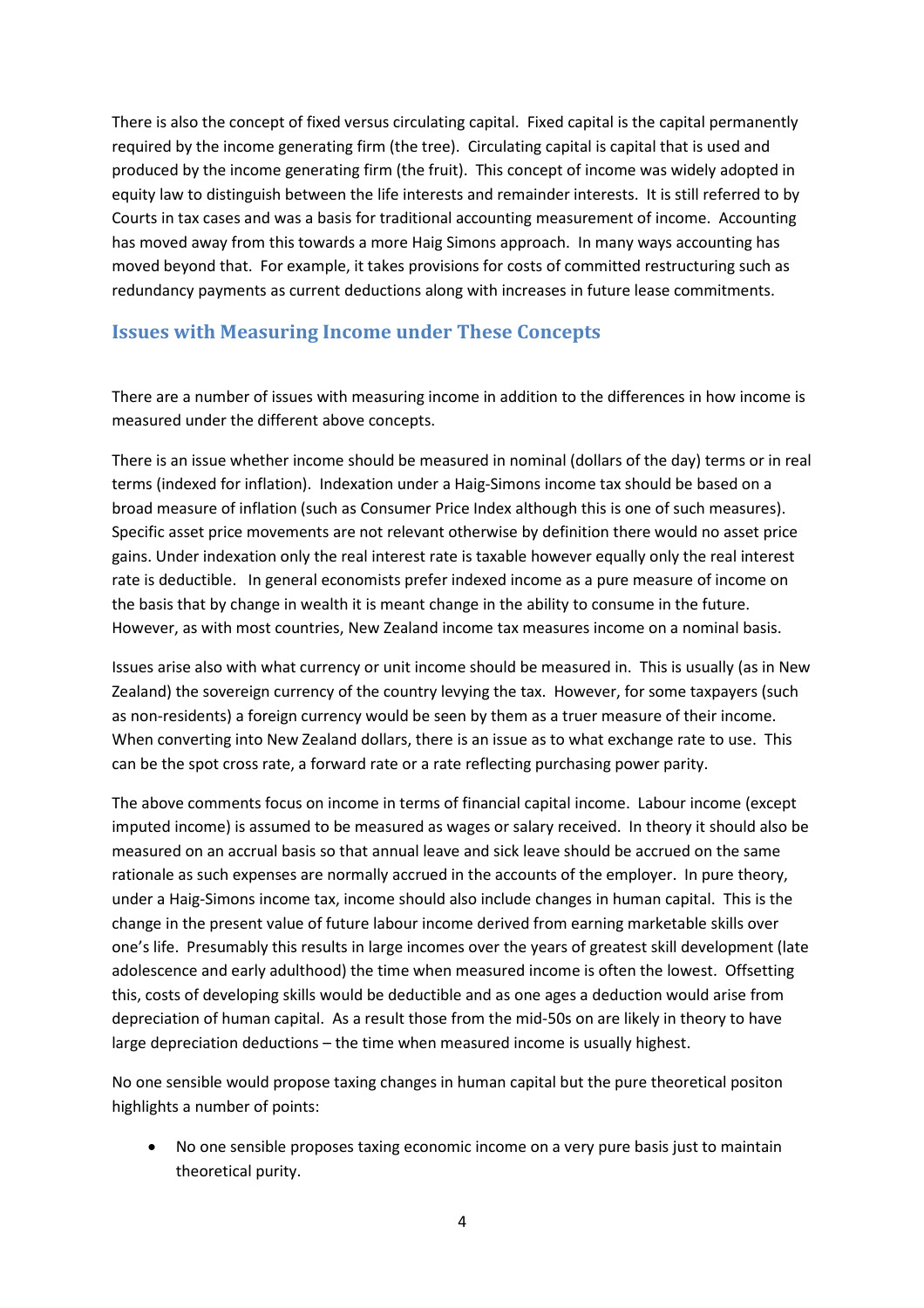- There would be a considerable change to the inter-generational burden of tax if a very purist approach were adopted. Not taxing human capital results in the current tax burden being shifted from the young to the elderly (the opposite to what is often thought to be the case).
- Not taxing human capital in effect subsidises education and skill acquisition. That is because even though educational costs are not deductible, the human capital created from the acquisition of skills is not taxed. One presumes the monetary benefits of education outweigh the costs although it is necessary to recognise the social benefits that education provides. Another way at looking at this is that the student is not taxed on the opportunity costs of wages forgone while studying. We do not follow any theory to its ultimate (most would regard as absurd) conclusion that we should tax wages form income forgone from choosing leisure over work. It is stressed that normal economic analysis does not treat people as a machine that should be incentivised to work the maximum. The objective of economics is to promote welfare which is not the maximisation of the production of goods and services.

The above have considered income measurement seen in different contexts – real versus nominal. There are other areas where one's view of income can differ according to context.

One is the unit used to measure income. The income tax measures individual incomes. However, in many contexts household (or even a wider unit such as whanau or iwi) may be more relevant. That is especially the case when considering fairness of income distribution. The income tax may measure the income of a young adult living in a wealthy family as being low whereas that person's access to consumption may be very high. Thus Statistics usually refer to household incomes and equalised household incomes (which adjusts for the expected differences in living costs of households with different formations). Social welfare and social tax policies (such as family tax credits) also adopt households as a measuring unit. Of course what is a household can be a fluid and even controversial issue. The expectation as to who shares income and with who tends to be culturally specific.

A second different context in which income is measured is time period. The income tax uses annual income measurement. This dates back to agrarian society when the four seasons needed to be taken into account in measuring wellbeing. That is still true for many firms and businesses (retailing and other seasonal businesses as well as agrarian income). It is not especially relevant for a large and growing section of the population whose incomes are not dependent on an annual cycle. In different contexts different measurement periods can be justified. GST can be measured twomonthly or 6 monthly.

In many cases annual income paints a false picture. For the person unexpectedly unemployed half way through a year with a family to support and little savings or realisable assets, the relevant income is what the household has to live off for the remainder of the year. What was earned in the first half of the year may have little relevance. The tax income measurement tends to ignore this issue but it is critical in income as measured for benefits. A student earning low income now may be classified as low income earning but his/her future earnings may be high and they may have high human capital growth. Conversely a person may earn their lifetime income over a short span of time. There are (admittedly few) cases where a person earns almost all their lifetime income in one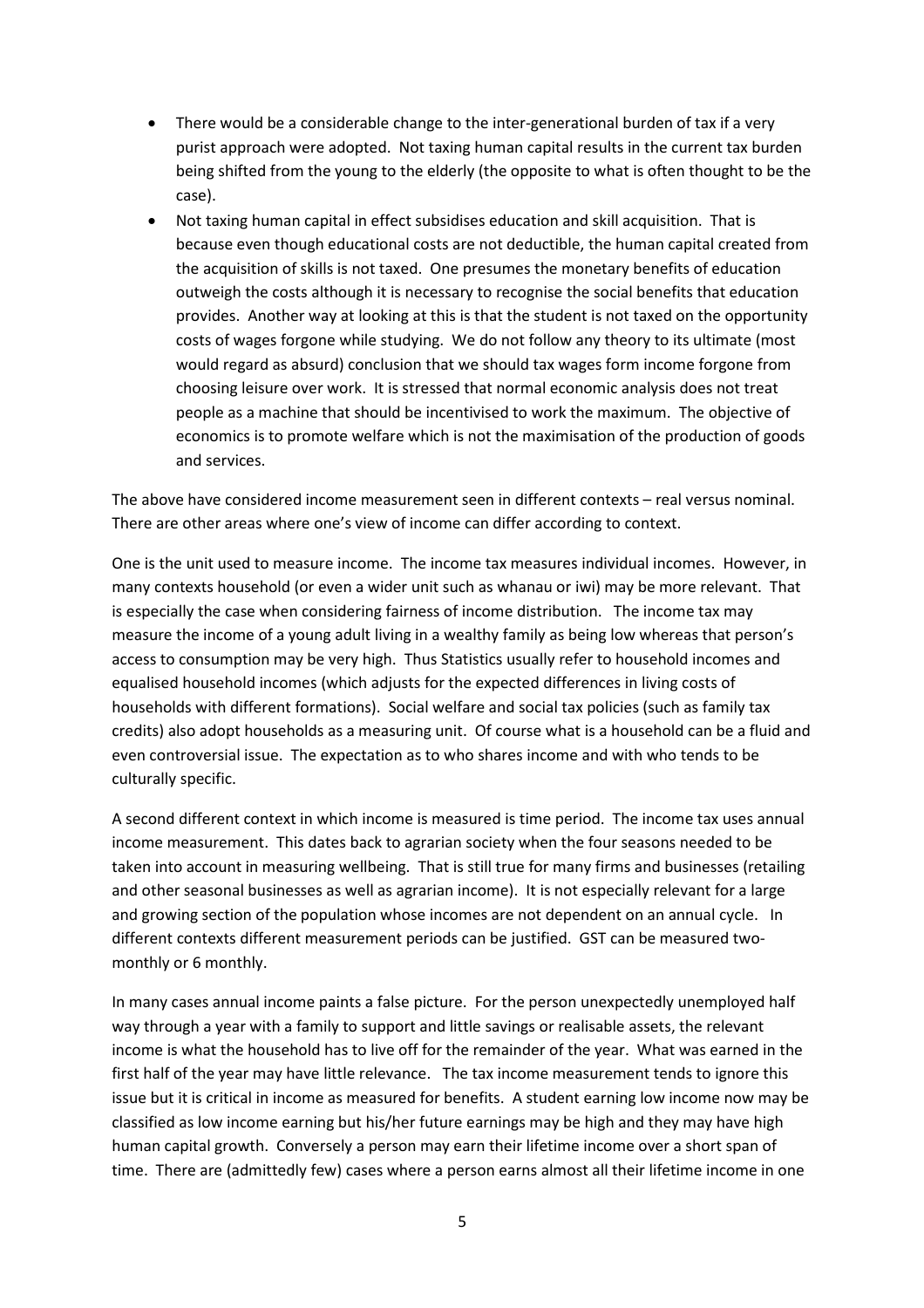year (for example recipients of compensation claims). In that year they may be measured as high income earners but their lifetime income is low.

Measuring income over a lifetime deals with such problems but is not practical for tax that has to fund the government's ongoing expenditure requirements. However, this illustrates an important point – the relationship between income tax and a tax only on consumption (such as GST). If one views bequests as consumption (all income is in any case ultimately spent or consumed by someone) then consumption or spending is the same thing as income. There is then no such thing as capital income.

 As previously put by officials to TWG, income is capital income plus labour income. Viewed from the perspective of income earned, deposited in a bank, and then withdrawn and spent, income tax taxes on a TTE basis. The present value equivalent of this discounted (normally assume to be at the government's borrowing rate) is ETT. The first (or last) T is labour. The middle T is capital. Officials have previously provided a paper showing arithmetically how TTE is equivalent to ETT under certain assumptions.

A consumption tax is EET or TEE. GST, a consumption tax, is generally EET (for housing TEE).

The difference is no middle T in GST or a consumption tax. In other words there is no tax on capital income under GST. GST is just a tax on labour income. An income tax taxes labour and capital income. Put another way – Haig Simons income is consumption plus increase in wealth. If we measure income on a lifetime basis assuming all income is spent, then over a lifetime there is no increase in wealth, just consumption.

If we have a pure ETT income tax measured on an annual basis and everything is eventually spent on consumption, then taxing capital income matter is a matter of timing. It taxes the capacity to spend as it accrues and then again when it is spent. This results in double taxation of consumption. A tax penalty on deferring consumption or in other words a tax penalty on savings. The capacity to spend is measured somewhat arbitrarily on an annual basis. Double tax on consumption results from accruing capacity to spend on less than a lifetime basis.

There is no unambiguous theoretical answer to the question of whether it is fairer or more economically efficient to tax capital income as well as labour income. This seems to depend on one's perspective and the trade-offs involved. There is a view, widely accepted in the first half of the twentieth century that capital income (unearned income as it was called) should be taxed more heavily than labour (earned income). The view seems to be attributed to the fact that capital income is generated from wealth and requires no leisure/work trade off. The person earning capital income can lounge around whereas a person earning labour income may have the same level of income but has no leisure time. Clearly not taxing capital income and increasing tax on labour income benefits most those with most wealth – that is those with most capital income. Whatever one's view, this issue should at least be borne in mind when considering tax policy issues and issues regarding inequality.

### **Other Concepts of Income**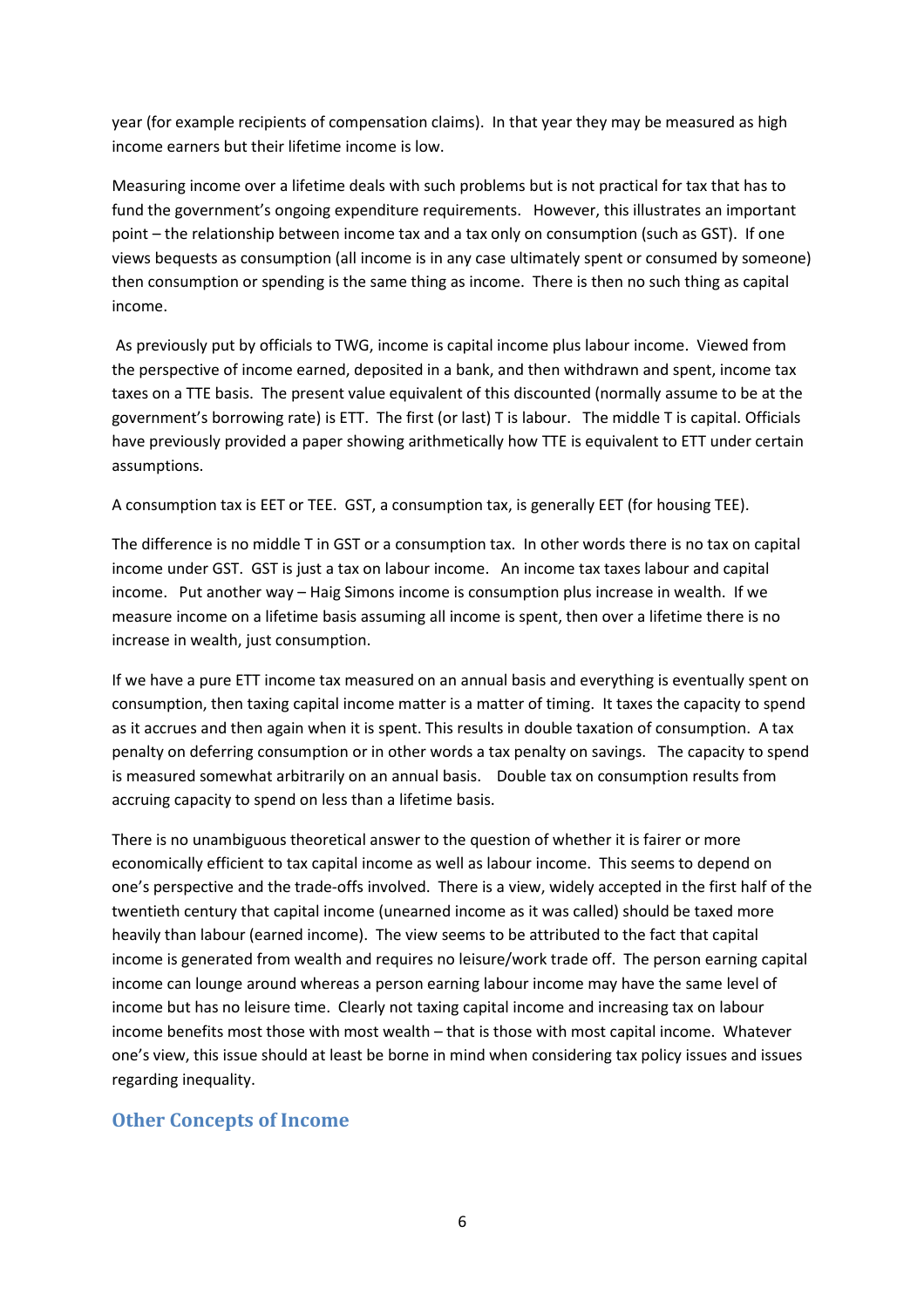The above can be viewed as a rather narrowly focused concept of income. There is a trend, at least with respect to national accounting, to attempt broader measures. This takes into account the wider social as opposed to private welfare impacts. For example, income may be generated by exploiting the environment. This may produce private income but wider social costs in terms of it adverse impact on natural and social capital. The traditional tax approach is to try to measure the income of a taxable unit (the individual or household). This by definition does not take into account the wider unit – society as a whole and the interests of future generations. Pigouvian taxes try to adjust for this by attributing the costs of externalities to the generator of those externalities.

 There is no necessary consistency between what the average person views as income and the above largely economic concepts. Whereas economics considers income in terms of spending and accrued capacity to spend currently or at a future date, it seems that the average person views income more in terms of the actual capacity to spend now – more like discretionary income – what I have available to spend on myself or household now. The average person is likely to accept that discretionary income he/she decides to save, say in a bank or even KiwiSaver scheme, instead of spend is still income. They could have spent it. However, I argue they do not in general see increase in wealth that is not available to spend as income no matter what economists may say.

For example, I put forward the proposition that if locked in KiwiSaver funds were not taxed at the fund level but instead individuals were personally required to pay tax on fund income attributable to them, there would be public outrage. This seems to be why non-business income is taxed on a cash not accrual basis. It accords with public sentiment. Public sentiment seems at least in part to be conditioned by what is familiar. Switzerland taxes the imputed rental income on owner occupied homes but this does not seem to be controversial.

There are many examples of this. Take the example of a person living in their own home in Auckland. They are enjoying the benefits of home ownership. House prices double. In economic terms this is income but they still receive exactly the same home ownership benefits. This is not seen as income. The explanation that they could sell their Auckland house and live in Dipton and realise some of the gain as income is not likely to persuade them otherwise.

The same is the case with a person living off an annuity bringing in a fixed income stream for life. Interest rates fall and the value of the annuity rises. This is economic income but from the persons point of view nothing has changed. They continue to get the same income stream and they fail to see why they should pay tax because interest rates internationally have fallen because of an increase in the rate of savings in China.

This view of income is not limited to non-business taxpayers. An owner of an SME will usually see income also as discretionary income – what is available to spend, not necessarily what is required to be reinvested. A plumbing firm needs to use half its income to buy a new van for the business. The plumber is taxed on full profits so that the van must be purchased from post-tax income. In many (most?) cases the plumber considers that his/her tax rate is now 66% not 33%.

The FDR tax on foreign shares was, when introduced, very controversial for these sorts of reasons. This taxes a deemed 5% return on the value of foreign shares even if the shares were not sold and provided no dividend. In my view this was able to be enacted because of the argument that listed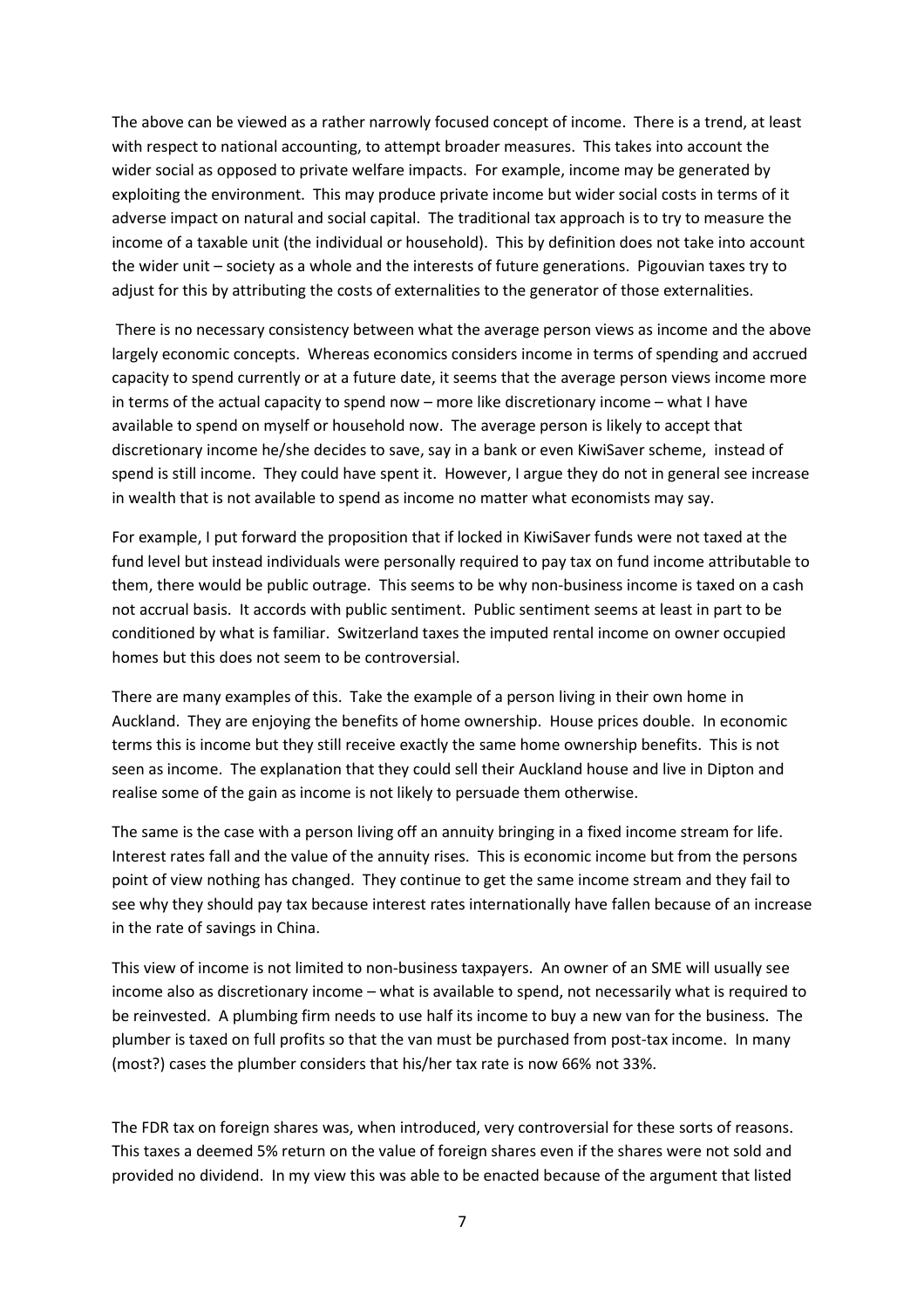shares are substitutable. If a person did not like being taxed at 5% on a non-dividend paying share they could buy one paying a 5% dividend and examples were provided where they could in fact do so. It could be demonstrated that an investment portfolio could relatively easily be figured so that cash dividends were sufficient to cover tax on FDR income.

The above has direct application with respect to the design of any extension of the taxation of gains from capital. An accrual capital gains tax is the economically pure response to the extent that it is accepted that such gains should be taxed. It is conceded that such a tax is not viable. Usually this is on practical grounds regarding the difficulty of valuing assets annually. An even more compelling argument for not taxing on an accrual basis may be that this is not in accord with the intuitive concept of income held by most people.

## **The Welfare Concept of Income**

When determining income targeted benefits, the welfare system tends to use discretionary income (household, cash, measurement periods of less than a year etc.) but this is uncomfortably balanced by a concern to target benefits to those in need so added to this are a range of other means of support.

For benefits income testing involves:

- the assessment of income over the six months previous to when a person applies for a main benefit, and
- ongoing monitoring of income received in addition to a main benefit.

The assessment period for the income test is:

- annual for Domestic Purposes Benefits, Widow's Benefits, Invalid's Benefits, Transitional Retirement Benefits, and income-tested New Zealand Superannuation or Veteran's Pensions (these persons may, however, elect a weekly income assessment)
- weekly for all other main benefits (unemployment-related benefits, sickness-related benefits, Emergency Benefits), and for all supplementary benefits.

Income is defined in section 3 of the Social Security Act 1964 as any money received (before income tax) that is not a one-off capital payment. It includes wages, salary, commission and Parental Leave payments, and the value of any interest (before income tax) acquired that is not a one-off capital payment. Whether or not money received is taxed is irrelevant to identifying it as income.

Income can also refer to a value in money's worth rather than money itself. For example, where another person is meeting expenses such as rent for the beneficiary, this can be considered as income. The value of free board or free rent is also considered as income. In addition gifts and loans from relatives have been considered to be income.

Beneficiaries are required to declare other income received while they are in receipt of a main benefit. Receipt of other income over a certain level (generally \$80 per week before tax) leads to abatement of the main benefit received. Supplementary benefits may be abated due to receipt of other income even when the level of income received is too low to affect the beneficiary's main benefit.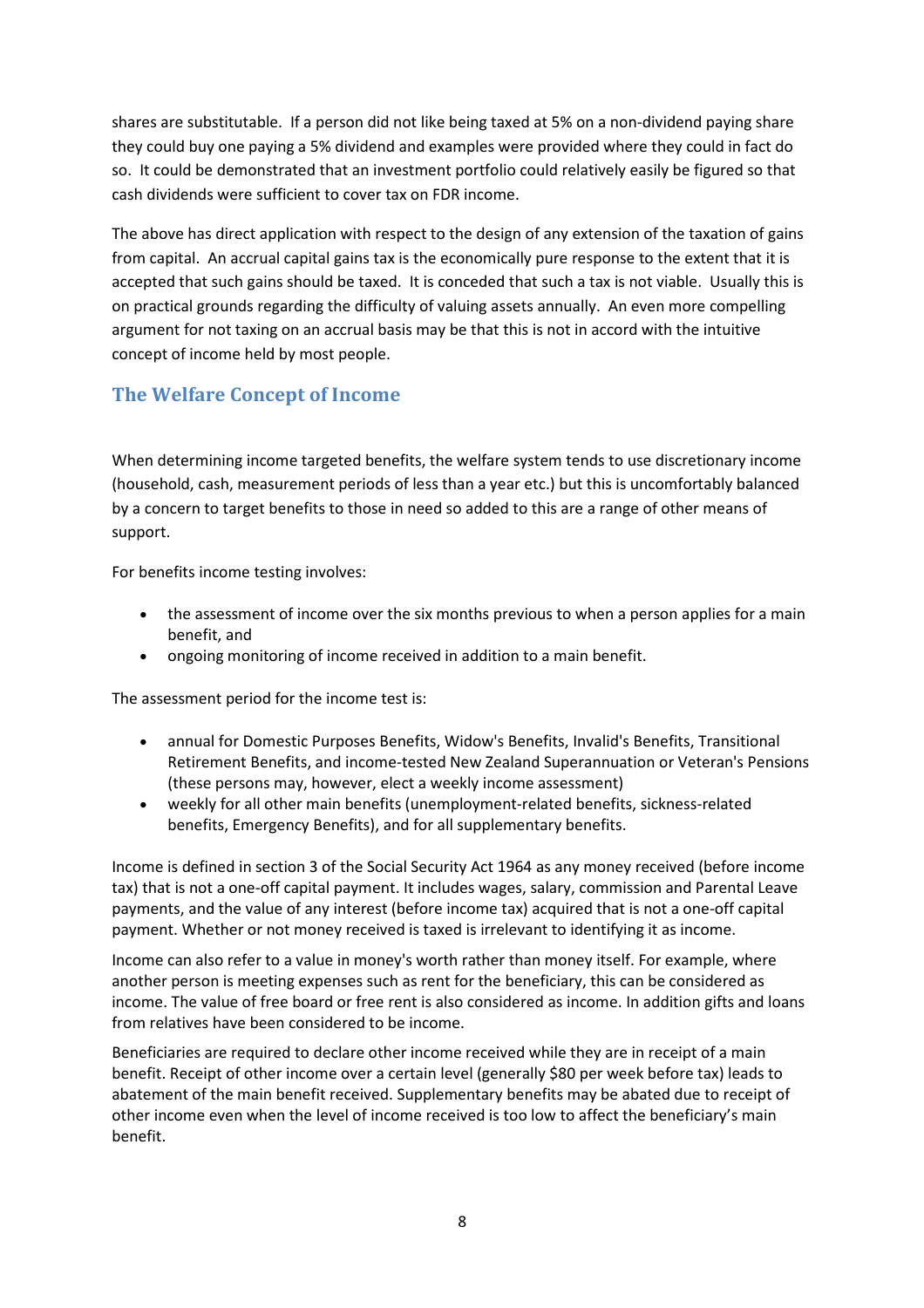Other income includes:

- wages or salary
- accident compensation
- farm or business income (including drawings that are in fact a loan not income)
- self-employment
- interest from savings or investments
- dividends from shares
- income from rents
- redundancy or termination type payments
- Child Support
- maintenance payments
- boarders
- Student Allowance, scholarship or Student Loan living cost payments
- any other income, for example family trusts, overseas payments.

Working for Family Tax Credits (family tax credit, in-work tax credit, parental tax credit) are provided through the tax system and thus tend to income test using income tax concepts (annual measurement and general tax measurement rules). However, household income is used (not individual) and various adjustments are made to taxable income again it seems in an effort to target more closely to those in need. Examples are the inclusion in income of maintenance/child support payments, the income of a trust of which the person is a settlor, certain fringe benefits subject to fringe benefits tax, certain PIE and superannuation income, regular gifts. Business and investment losses are ignored. There has been a trend to attributing more income to FTC recipients over time for the purposes of FTC targeting.

Given that people often see Family Tax Credits as just part of income tax (they receive a net of tax number to meet household expenditure requirements) the different income measurement approaches can cause confusion.

Confusion seems greatest with the accommodation supplement. The accommodation supplement is another benefit that people often see as simply part of the income they have to live on post-tax. This is a weekly payment that helps people with their rent, board or the cost of owning a home (e.g. mortgage repayments, house repairs). You don't have to be on a benefit to qualify for the accommodation supplement. A person may be eligible for an accommodation supplement if they

- have accommodation costs
- are over 16

:

- are a New Zealand citizen or permanent resident
- normally live in New Zealand
- are not paying rent for a social housing property (e.g. a state house)

Whether a person qualifies for an accommodation supplement depends on

• how much they pay for accommodation (whether it is rent, board or mortgage payments)